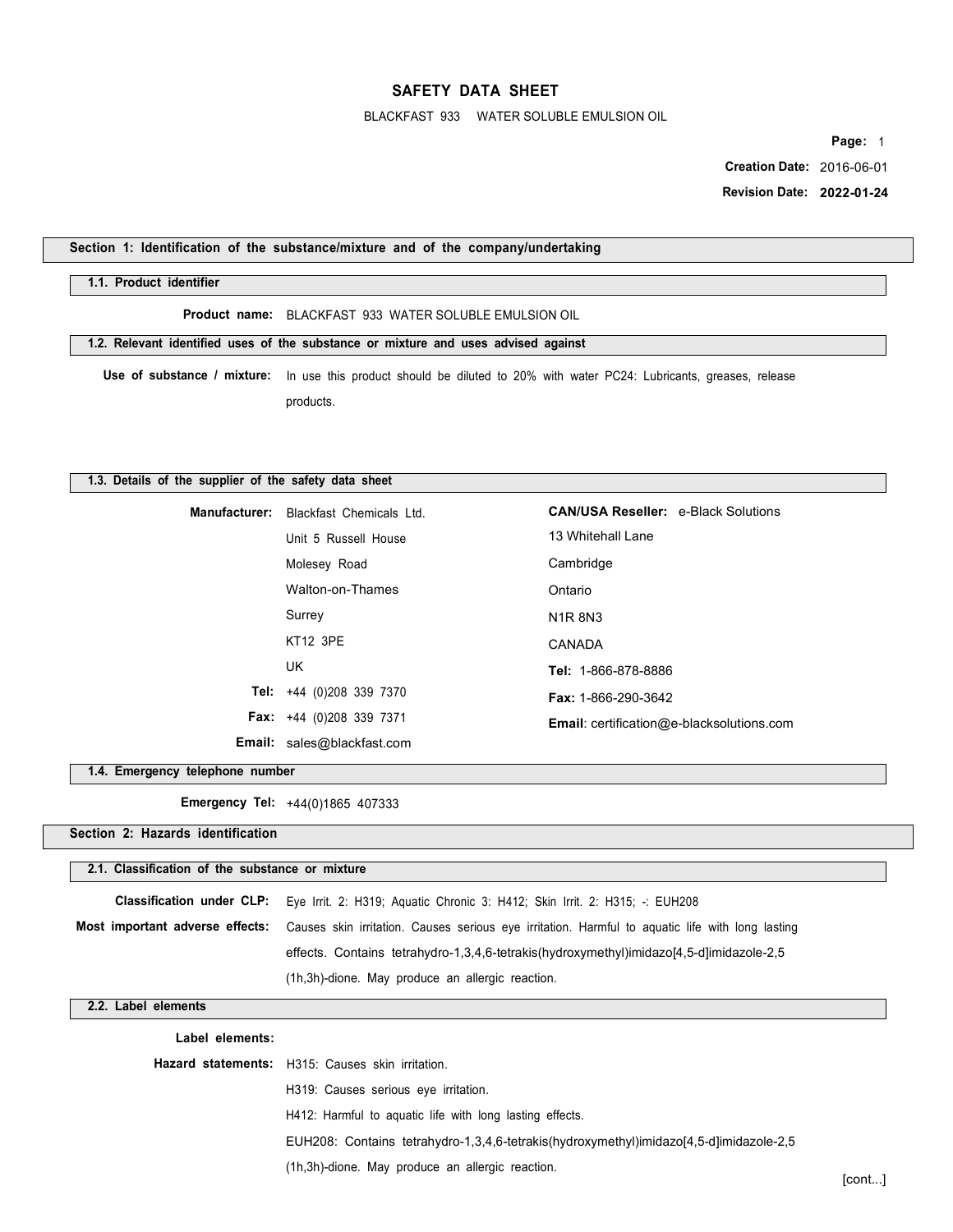# BLACKFAST 933 WATER SOLUBLE EMULSION OIL

**Page:** 2

**Hazard pictograms:** GHS07: Exclamation mark **Signal words:** WARNING **Precautionary statements:** P264: Wash thoroughly after handling. P273: Avoid release to the environment. P280: Wear protective gloves/protective clothing/eye protection/face protection. P302+352: IF ON SKIN: Wash with plenty of water/. P305+351+338: IF IN EYES: Rinse cautiously with water for several minutes. Remove contact lenses, if present and easy to do. Continue rinsing. **2.3. Other hazards** 

PBT: This product is not identified as a PBT/vPvB substance.

# **Section 3: Composition/information on ingredients**

**3.2. Mixtures** 

## **Hazardous ingredients:**

BASE OIL - UNSPECIFIED - LUBRICATING OILS

| <b>EINECS</b>           | CAS                                | PBT / WEL                                                                               | CLP Classification                                | Percent |
|-------------------------|------------------------------------|-----------------------------------------------------------------------------------------|---------------------------------------------------|---------|
| 278-012-2               | 74869-22-0                         | ٠                                                                                       |                                                   | 30-40%  |
|                         | AMINE NEUTRALISED CARBOXYLIC ACIDS |                                                                                         |                                                   |         |
| $\sim$                  |                                    | ٠                                                                                       | Skin Irrit. 2: H315; Eye Irrit. 2: H319           | 5-10%   |
|                         |                                    | SODIUM SULPHONATE (933) - REACH registered number(s): 01-2119527859-22-XXXX             |                                                   |         |
| 271-781-5               | 68608-26-4                         |                                                                                         | Eye Irrit. 2: H319                                | 5-10%   |
|                         |                                    | 2-[2-(2-BUTOXYETHOXY)ETHOXY]ETHANOL - REACH registered number(s): 01-2119475107-38-XXXX |                                                   |         |
| 205-592-6               | 143-22-6                           | ٠                                                                                       | Eye Dam. 1: H318                                  | $3%$    |
|                         |                                    | 2,6-DITERT-BUTYL-P-CRESOL - REACH registered number(s): 01-2119555270-46-XXXX           |                                                   |         |
| 204-881-4               | 128-37-0                           |                                                                                         | Aquatic Acute 1: H400; Aquatic Chronic<br>1: H410 | $3%$    |
| POLY(OXY-1,2-EHANEDIYL) |                                    |                                                                                         |                                                   |         |
|                         | 9046-09-7                          |                                                                                         | Eye Dam. 1: H318; Aquatic Chronic 3:<br>H412      | $3%$    |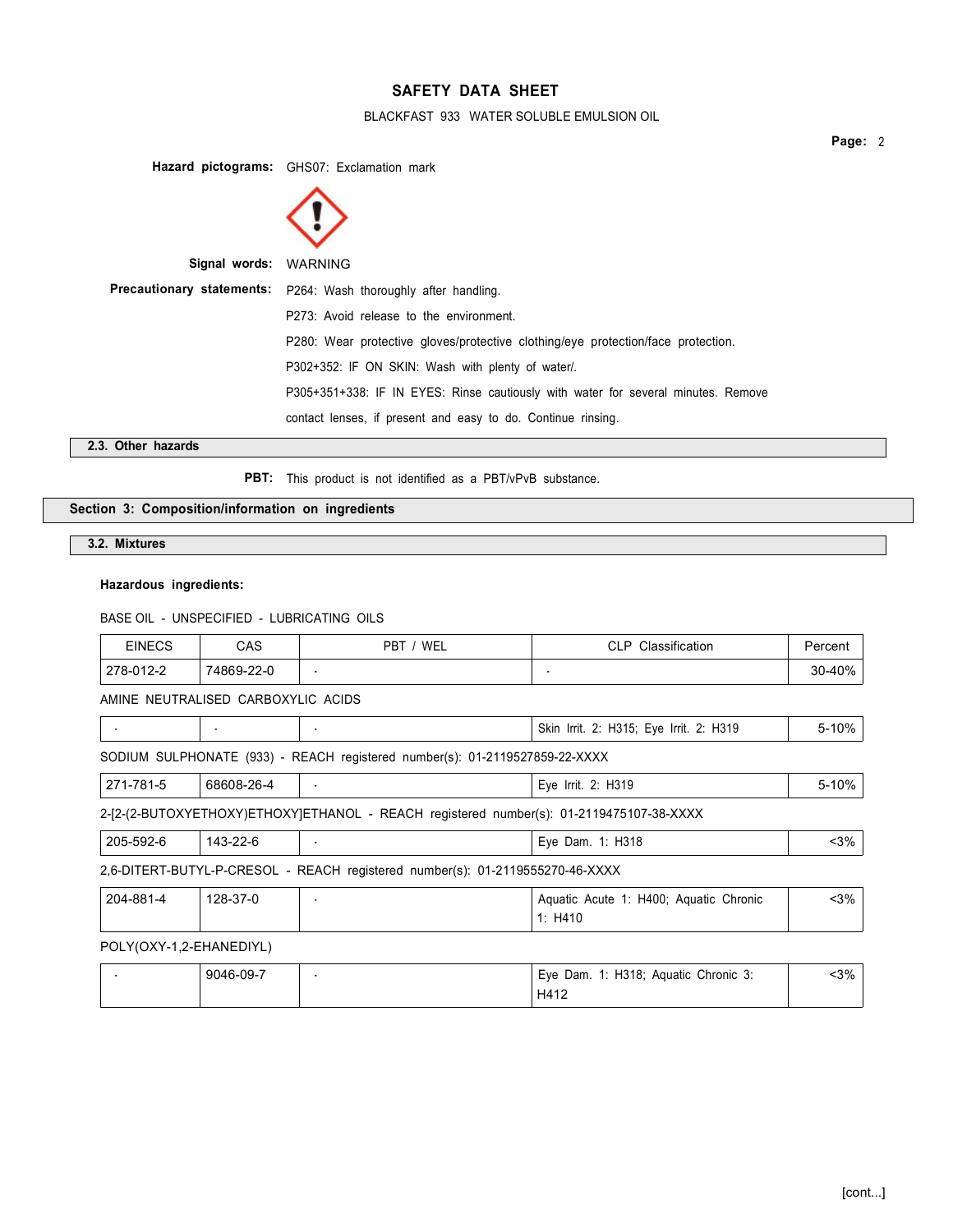## BLACKFAST 933 WATER SOLUBLE EMULSION OIL

### **Page:** 3

### ETHANOL, 2,2'-[[3-[(2-HYDROXYETHYL)AMINO]PROPYL]IMINO]BIS-, N-TALLOW ALKYL DERIVS

| 291-275-8 | 90367-27-4 | Acute Tox. 4: H302; Skin Corr. 1B: H314; | <3% |
|-----------|------------|------------------------------------------|-----|
|           |            | Eye Dam. 1: H318; Aquatic Acute 1:       |     |
|           |            | H400                                     |     |

TETRAHYDRO-1,3,4,6-TETRAKIS(HYDROXYMETHYL)IMIDAZO[4,5-D]IMIDAZOLE-2,5(1H,3H)-DIONE

| 226-408-0 | 5395-50-6 | Skin Sens. 1: H317; Aquatic Chronic 2: | -3% |  |
|-----------|-----------|----------------------------------------|-----|--|
|           |           | H411                                   |     |  |

## **Section 4: First aid measures**

## **4.1. Description of first aid measures**

**Skin contact:** Remove all contaminated clothes and footwear immediately unless stuck to skin. Wash immediately with plenty of soap and water.

**Eye contact:** Bathe the eye with running water for 15 minutes. Transfer to hospital for specialist examination.

**Ingestion:** Do not induce vomiting. Wash out mouth with water. If unconscious and breathing is OK, place in the recovery position. Consult a doctor.

**Inhalation:** Remove from exposure ensuring one's own safety whilst doing so. Consult a doctor.

# **4.2. Most important symptoms and effects, both acute and delayed**

Skin contact: There may be irritation and redness at the site of contact.

**Eye contact:** There may be pain and redness. The eyes may water profusely.

**Ingestion:** Nausea and stomach pain may occur. There may be vomiting and diarrhoea.

**Inhalation:** There may be irritation of the throat with a feeling of tightness in the chest.

**Delayed / immediate effects:** Immediate effects can be expected after short-term exposure.

**4.3. Indication of any immediate medical attention and special treatment needed** 

**Immediate / special treatment:** Eye bathing equipment should be available on the premises.

### **Section 5: Fire-fighting measures**

**5.1. Extinguishing media** 

**Extinguishing media:** Dry chemical powder.

#### **5.2. Special hazards arising from the substance or mixture**

**Exposure hazards:** In combustion emits toxic fumes of carbon dioxide / carbon monoxide. In combustion emits

toxic fumes of nitrogen oxides. In combustion emits toxic fumes of sulphur oxides.

### **5.3. Advice for fire-fighters**

Advice for fire-fighters: Wear self-contained breathing apparatus. Wear protective clothing to prevent contact with

skin and eyes.

# **Section 6: Accidental release measures**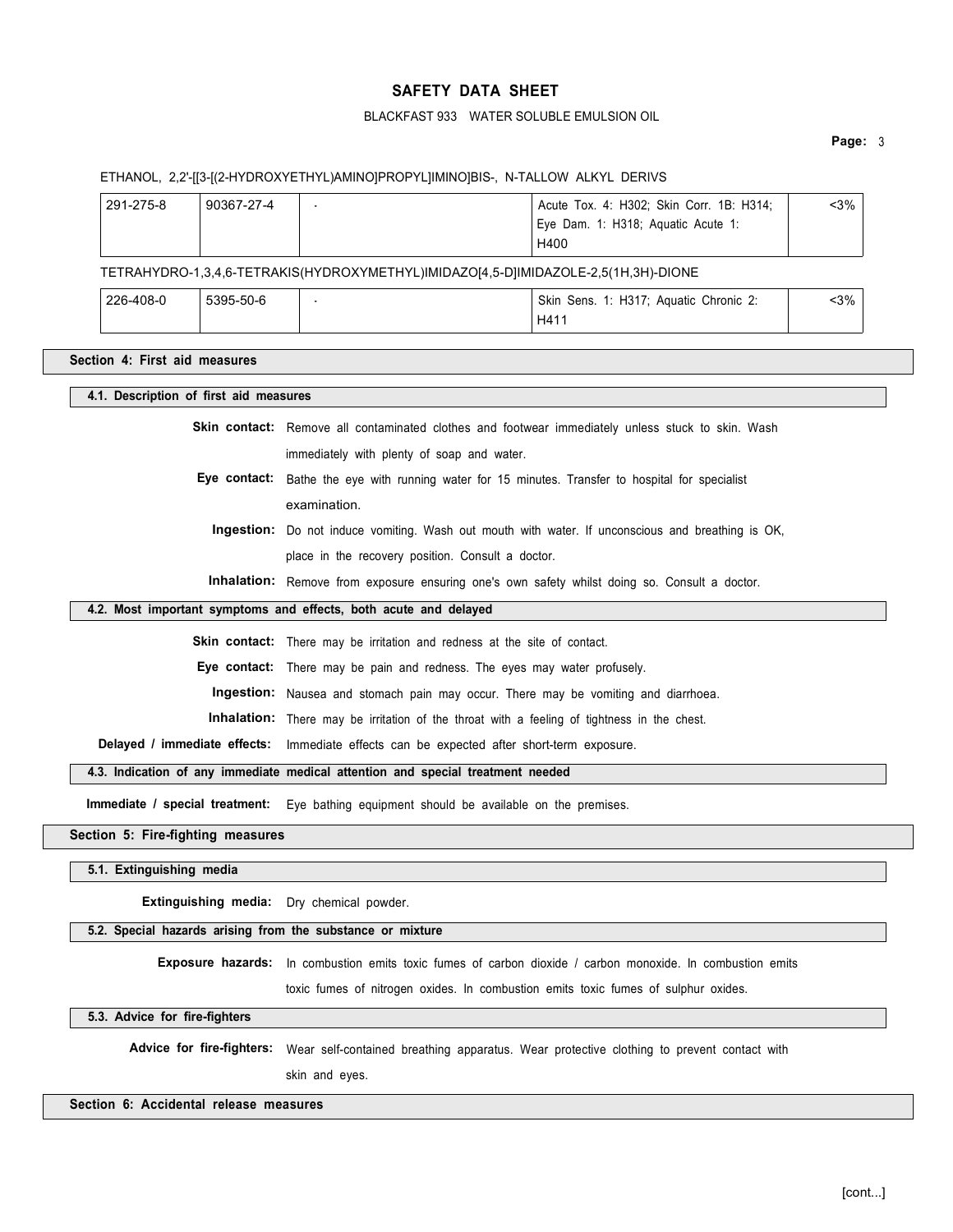## BLACKFAST 933 WATER SOLUBLE EMULSION OIL

### **6.1. Personal precautions, protective equipment and emergency procedures**

Personal precautions: Do not attempt to take action without suitable protective clothing - see section 8 of SDS. Mark

out the contaminated area with signs and prevent access to unauthorised personnel. Turn

leaking containers leak-side up to prevent the escape of liquid.

## **6.2. Environmental precautions**

**Environmental precautions:** Do not discharge into drains or rivers. Contain the spillage using bunding.

## **6.3. Methods and material for containment and cleaning up**

**Clean-up procedures:** Absorb into dry earth or sand. Transfer to a closable, labelled salvage container for disposal by an appropriate method.

**6.4. Reference to other sections** 

**Reference to other sections:** Refer to section 8 of SDS.

**Section 7: Handling and storage** 

#### **7.1. Precautions for safe handling**

**Handling requirements:** Avoid direct contact with the substance. Ensure there is sufficient ventilation of the area. Do

not handle in a confined space. Avoid the formation or spread of mists in the air.

## **7.2. Conditions for safe storage, including any incompatibilities**

Storage conditions: Store in a cool, well ventilated area. Keep container tightly closed.

**Suitable packaging:** Polyethylene.

## **7.3. Specific end use(s)**

**Specific end use(s):** PC24: Lubricants, greases, release products.

## **Section 8: Exposure controls/personal protection**

**8.1. Control parameters** 

**Hazardous ingredients:** 

### **2,6-DITERT-BUTYL-P-CRESOL**

### Workplace exposure limits: **Respirable dust** Respirable dust

| <b>State</b> | <b>TWA</b><br>hour | STEL<br>min.<br>າົ | 8 hour TWA | 15 min. STEL |
|--------------|--------------------|--------------------|------------|--------------|
| USA          | 10 $mq/m^3$        |                    |            |              |

## **DNEL/PNEC Values**

## **Hazardous ingredients:**

#### **2-[2-(2-BUTOXYETHOXY)ETHOXY]ETHANOL**

| vpe | $- - - - - - -$<br><b>A 2.50</b><br> | ∀al⊔e. | - - - - -<br>ulatior<br>,,,, | --<br>πeσ<br>$-$ |
|-----|--------------------------------------|--------|------------------------------|------------------|
|-----|--------------------------------------|--------|------------------------------|------------------|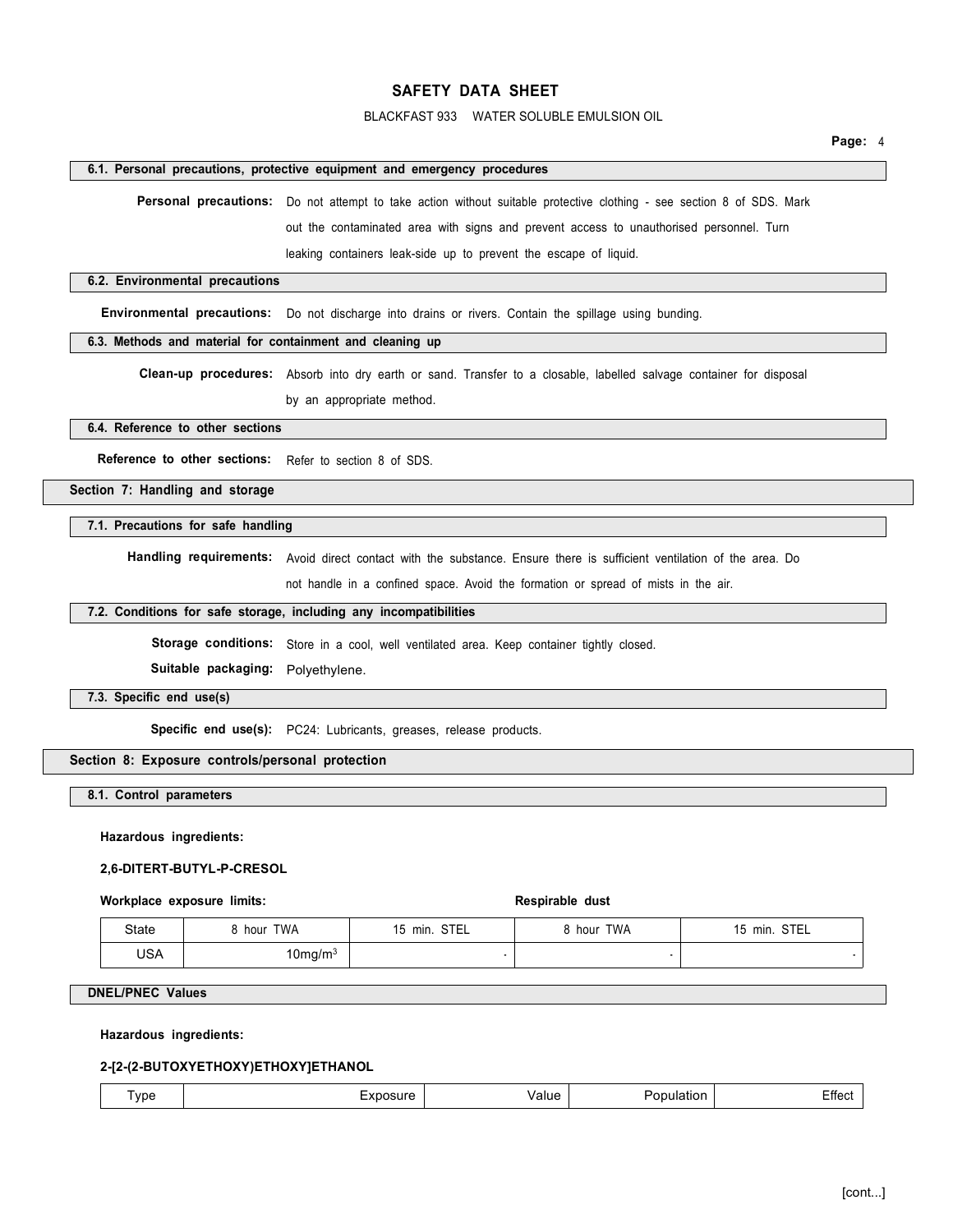# BLACKFAST 933 WATER SOLUBLE EMULSION OIL

**Page:** 5

| Local | $30.5$ ma/m $3$               | ılatı∩n | <b>DNEL</b><br>----- |
|-------|-------------------------------|---------|----------------------|
| temic | $24$ mg/m $3$<br>$  -$<br>. . | lation  | <b>DNEL</b>          |

## **2,6-DITERT-BUTYL-P-CRESOL**

| Type        | Exposure | Value                   | Effect |
|-------------|----------|-------------------------|--------|
| <b>DNEL</b> |          | $3.5$ mg/m <sup>3</sup> | temic  |

## **8.2. Exposure controls**

**Engineering measures:** Ensure there is exhaust ventilation of the area.

**Respiratory protection:** Respiratory protection not required.

Hand protection: Nitrile gloves. Breakthrough time of the glove material > 8 hours.

**Eye protection:** Safety glasses with side-shields. Ensure eye bath is to hand.

Skin protection: Protective clothing.

**Environmental:** Ensure emissions from ventilation or equipment comply with environmental protection legislation.

**Section 9: Physical and chemical properties** 

#### **9.1. Information on basic physical and chemical properties**

| <b>State: Liquid</b>                           |                                        |
|------------------------------------------------|----------------------------------------|
|                                                | <b>Colour:</b> Red-brown               |
|                                                | <b>Odour:</b> Barely perceptible odour |
| <b>Solubility in water:</b> No data available. |                                        |
| Kinematic viscosity: 65                        |                                        |
| Flash point°C: >100 >212F                      |                                        |
| pH: 9.2                                        |                                        |

**Relative density: 1** 

#### **9.2. Other information**

**Other information:** No data available.

### **Section 10: Stability and reactivity**

## **10.1. Reactivity**

**Reactivity:** Stable under recommended transport or storage conditions.

**10.2. Chemical stability** 

**Chemical stability:** Stable under normal conditions.

## **10.3. Possibility of hazardous reactions**

**Hazardous reactions:** Hazardous reactions will not occur under normal transport or storage conditions.

Decomposition may occur on exposure to conditions or materials listed below.

### **10.4. Conditions to avoid**

**Conditions to avoid:** Heat.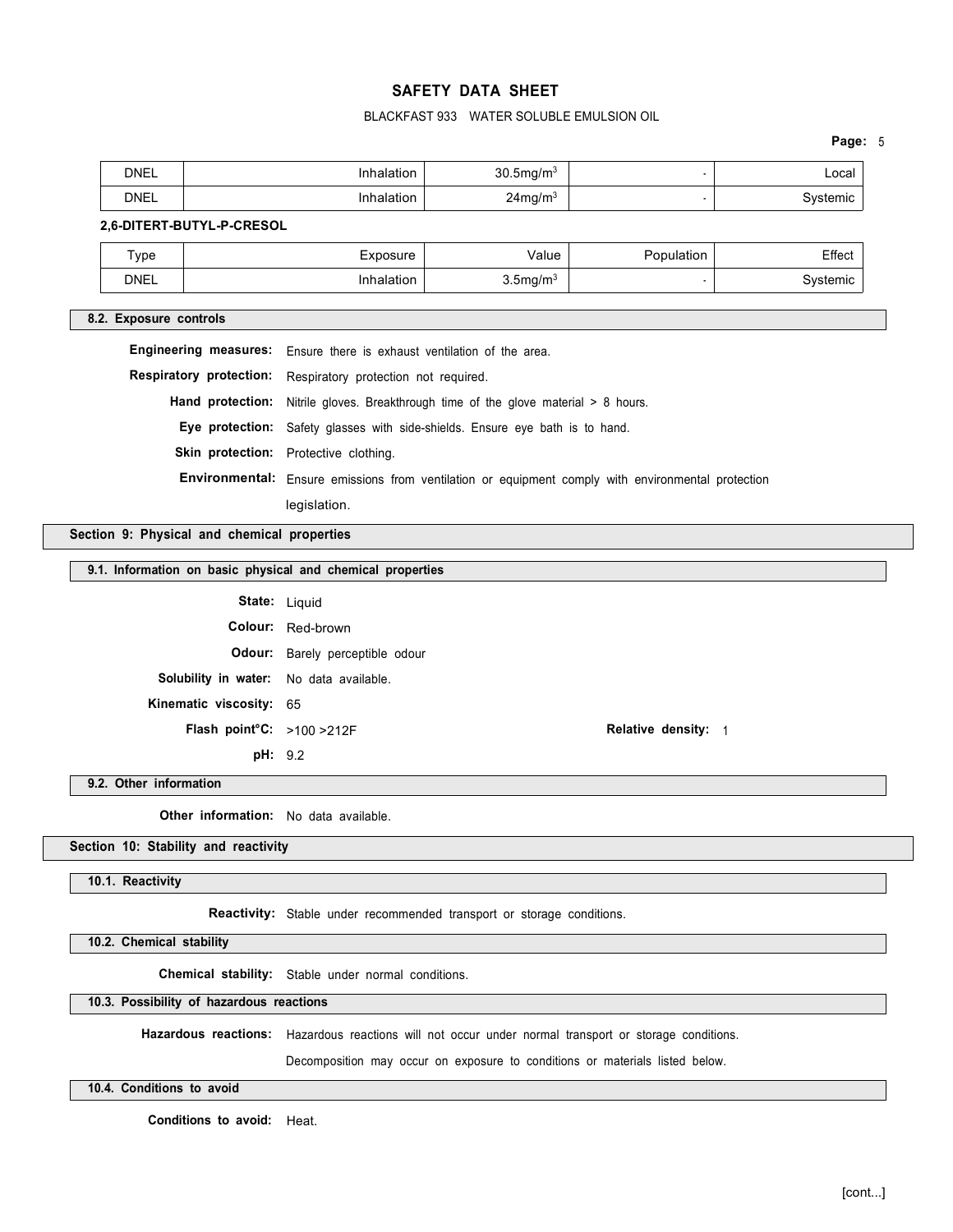## BLACKFAST 933 WATER SOLUBLE EMULSION OIL

**Page:** 6

### **10.5. Incompatible materials**

**Materials to avoid:** Strong oxidising agents. Strong acids.

### **10.6. Hazardous decomposition products**

**Haz. decomp. products:** In combustion emits toxic fumes.

## **Section 11: Toxicological information**

**11.1. Information on toxicological effects** 

### **Relevant hazards for substance:**

| Hazard                        | Route      | <b>Basis</b>            |
|-------------------------------|------------|-------------------------|
| Skin corrosion/irritation     | <b>DRM</b> | ' Hazardous: calculated |
| Serious eye damage/irritation | OPT        | Hazardous: calculated   |

**Symptoms / routes of exposure** 

Skin contact: There may be irritation and redness at the site of contact.

**Eye contact:** There may be pain and redness. The eyes may water profusely.

**Ingestion:** Nausea and stomach pain may occur. There may be vomiting and diarrhoea.

**Inhalation:** There may be irritation of the throat with a feeling of tightness in the chest.

**Delayed / immediate effects:** Immediate effects can be expected after short-term exposure.

### **Section 12: Ecological information**

**12.1. Toxicity** 

**Eco toxicity values:** No data available.

## **12.2. Persistence and degradability**

**Persistence and degradability:** Biodegradable.

**12.3. Bio accumulative potential** 

**Bio accumulative potential:** No data available.

**12.4. Mobility in soil** 

**Mobility:** Non-volatile.

## **12.5. Results of PBT and vPvB assessment**

**PBT identification:** This product is not identified as a PBT/vPvB substance.

**12.6. Other adverse effects** 

**Other adverse effects:** No data available.

# **Section 13: Disposal considerations**

**13.1. Waste treatment methods** 

**Disposal operations:** Transfer to a suitable container and arrange for collection by specialised disposal company.

**Waste code number:** 13 08 99